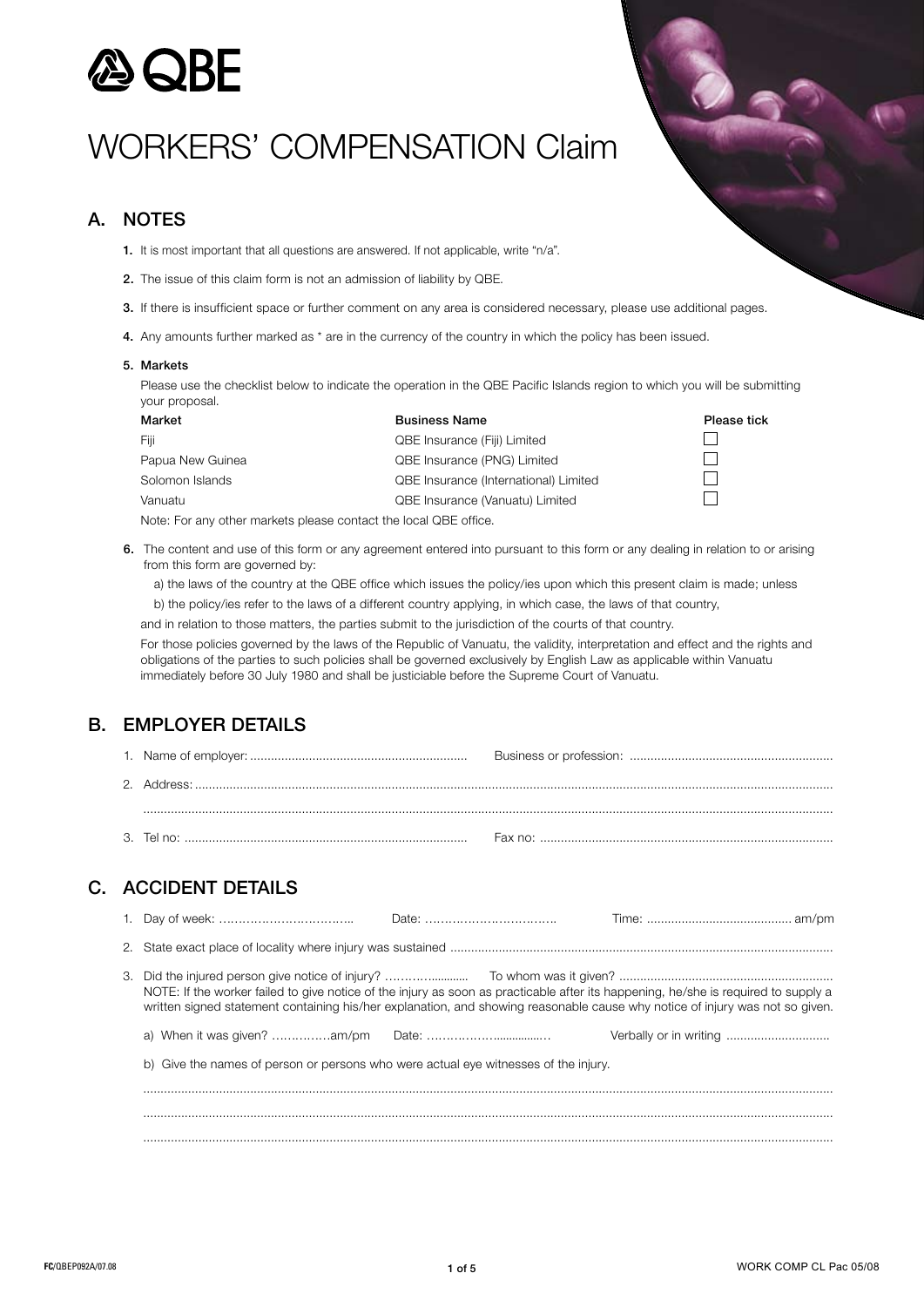

It is necessary for THE RESPONSIBLE PERSON MAKING THIS REPORT to satisfy him/herself that the information given herein is in accordance with the facts.

The injured worker's own statement regarding injury is NOT acceptable without proper support

| 6. If the injury was caused by any person or persons not in your employ please advise full name and address of those concerned |
|--------------------------------------------------------------------------------------------------------------------------------|

........................................................................................................................................................................................................ ........................................................................................................................................................................................................

## D. INJURED EMPLOYEE DETAILS

| 3. | (e.g. farming, coal mining, clothing manufacture, road construction, flour milling)                                                                                                                                              |                                |                                     |                                                                                        |                                |                                                                           |                                             |                                                                 |
|----|----------------------------------------------------------------------------------------------------------------------------------------------------------------------------------------------------------------------------------|--------------------------------|-------------------------------------|----------------------------------------------------------------------------------------|--------------------------------|---------------------------------------------------------------------------|---------------------------------------------|-----------------------------------------------------------------|
| 4. |                                                                                                                                                                                                                                  |                                |                                     |                                                                                        |                                |                                                                           |                                             |                                                                 |
| 5. |                                                                                                                                                                                                                                  |                                |                                     |                                                                                        |                                |                                                                           |                                             |                                                                 |
|    |                                                                                                                                                                                                                                  |                                |                                     |                                                                                        |                                |                                                                           |                                             |                                                                 |
|    |                                                                                                                                                                                                                                  |                                |                                     |                                                                                        |                                |                                                                           |                                             |                                                                 |
|    | 6. Was the worker injured while doing something which it was not part of his particular employment to do, or was he/she injured<br>at a place or part of the works where he was not required to be by his particular employment? |                                |                                     |                                                                                        |                                |                                                                           |                                             |                                                                 |
| 7. | Schedule:                                                                                                                                                                                                                        |                                |                                     |                                                                                        |                                |                                                                           |                                             |                                                                 |
|    | Age                                                                                                                                                                                                                              | Married<br><b>or</b><br>single | No of<br>days<br>worked<br>per week | Total<br>earnings in<br>your employ<br>for previous<br>12 months<br>(or part thereof)* | Average<br>weekly<br>earnings* | Is board<br>and lodging<br>provided<br>in addition<br>to weekly<br>wages? | Date and<br>time<br>discontinued<br>working | Length<br>of time<br>worked on<br>day when<br>injury<br>occured |
|    |                                                                                                                                                                                                                                  |                                |                                     |                                                                                        |                                |                                                                           |                                             |                                                                 |
|    |                                                                                                                                                                                                                                  |                                |                                     |                                                                                        |                                |                                                                           |                                             |                                                                 |
|    |                                                                                                                                                                                                                                  |                                |                                     |                                                                                        |                                |                                                                           |                                             |                                                                 |
|    |                                                                                                                                                                                                                                  |                                |                                     |                                                                                        |                                |                                                                           |                                             |                                                                 |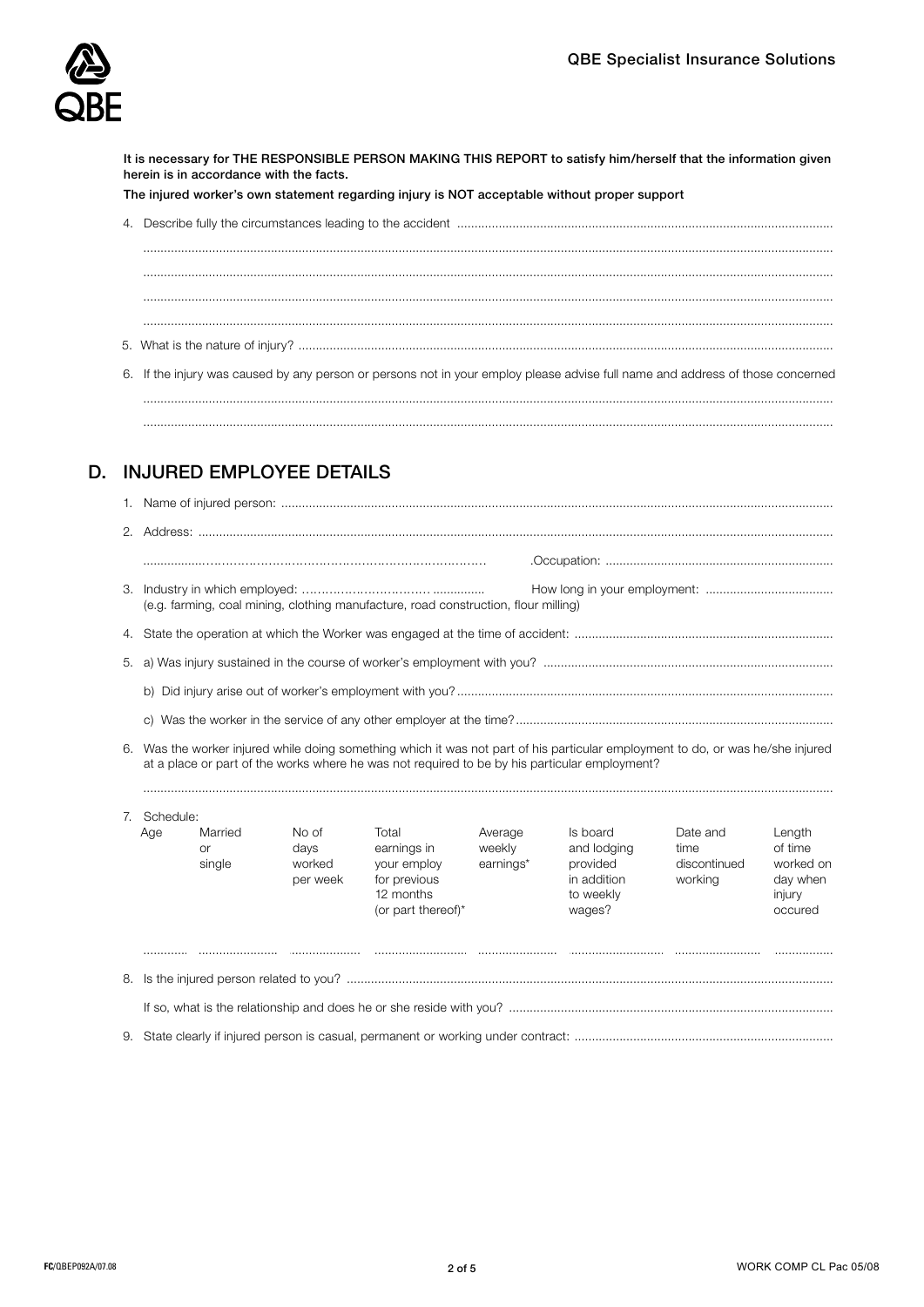

|    | <b>COMPENSATION DETAILS</b>                                                                                                                                                                                                                                   |                      |              |                         |  |  |  |  |
|----|---------------------------------------------------------------------------------------------------------------------------------------------------------------------------------------------------------------------------------------------------------------|----------------------|--------------|-------------------------|--|--|--|--|
|    | 1. a) Has the injured person returned to work?                                                                                                                                                                                                                |                      |              | $YES \Box NO \Box$      |  |  |  |  |
|    |                                                                                                                                                                                                                                                               |                      |              |                         |  |  |  |  |
|    |                                                                                                                                                                                                                                                               |                      |              |                         |  |  |  |  |
|    |                                                                                                                                                                                                                                                               |                      |              |                         |  |  |  |  |
|    |                                                                                                                                                                                                                                                               |                      |              |                         |  |  |  |  |
| З. |                                                                                                                                                                                                                                                               |                      |              |                         |  |  |  |  |
|    |                                                                                                                                                                                                                                                               |                      |              |                         |  |  |  |  |
| 5. | Was the part affected by this accident quite normal before the accident?                                                                                                                                                                                      | YES $\Box$ NO $\Box$ |              |                         |  |  |  |  |
|    | If "NO", please give full details                                                                                                                                                                                                                             |                      |              |                         |  |  |  |  |
| 6. |                                                                                                                                                                                                                                                               |                      |              |                         |  |  |  |  |
| 7. | If the worker has received any medical, surgical or hospital treatment please state under which hospital and forward medical<br>certificate if available.                                                                                                     |                      |              |                         |  |  |  |  |
|    |                                                                                                                                                                                                                                                               |                      |              |                         |  |  |  |  |
|    |                                                                                                                                                                                                                                                               |                      |              |                         |  |  |  |  |
|    |                                                                                                                                                                                                                                                               |                      |              |                         |  |  |  |  |
| 8. | Supplementary remarks as to anything affecting the cause or probable consequences of the injury. (If it is considered<br>practicable to give an opinion, please state the approximate period of incapacity which it is expected will result from the injury). |                      |              |                         |  |  |  |  |
|    |                                                                                                                                                                                                                                                               |                      |              |                         |  |  |  |  |
|    | 9. Details of dependents (to be completed after consultation with employee)<br>Names                                                                                                                                                                          | Date of birth        | Relationship | State whether wholly or |  |  |  |  |
|    |                                                                                                                                                                                                                                                               |                      |              | partially dependent     |  |  |  |  |
|    |                                                                                                                                                                                                                                                               |                      |              |                         |  |  |  |  |
|    |                                                                                                                                                                                                                                                               |                      |              |                         |  |  |  |  |
|    |                                                                                                                                                                                                                                                               |                      |              |                         |  |  |  |  |
|    |                                                                                                                                                                                                                                                               |                      |              |                         |  |  |  |  |
|    |                                                                                                                                                                                                                                                               |                      |              |                         |  |  |  |  |
|    |                                                                                                                                                                                                                                                               |                      |              |                         |  |  |  |  |
|    |                                                                                                                                                                                                                                                               |                      |              |                         |  |  |  |  |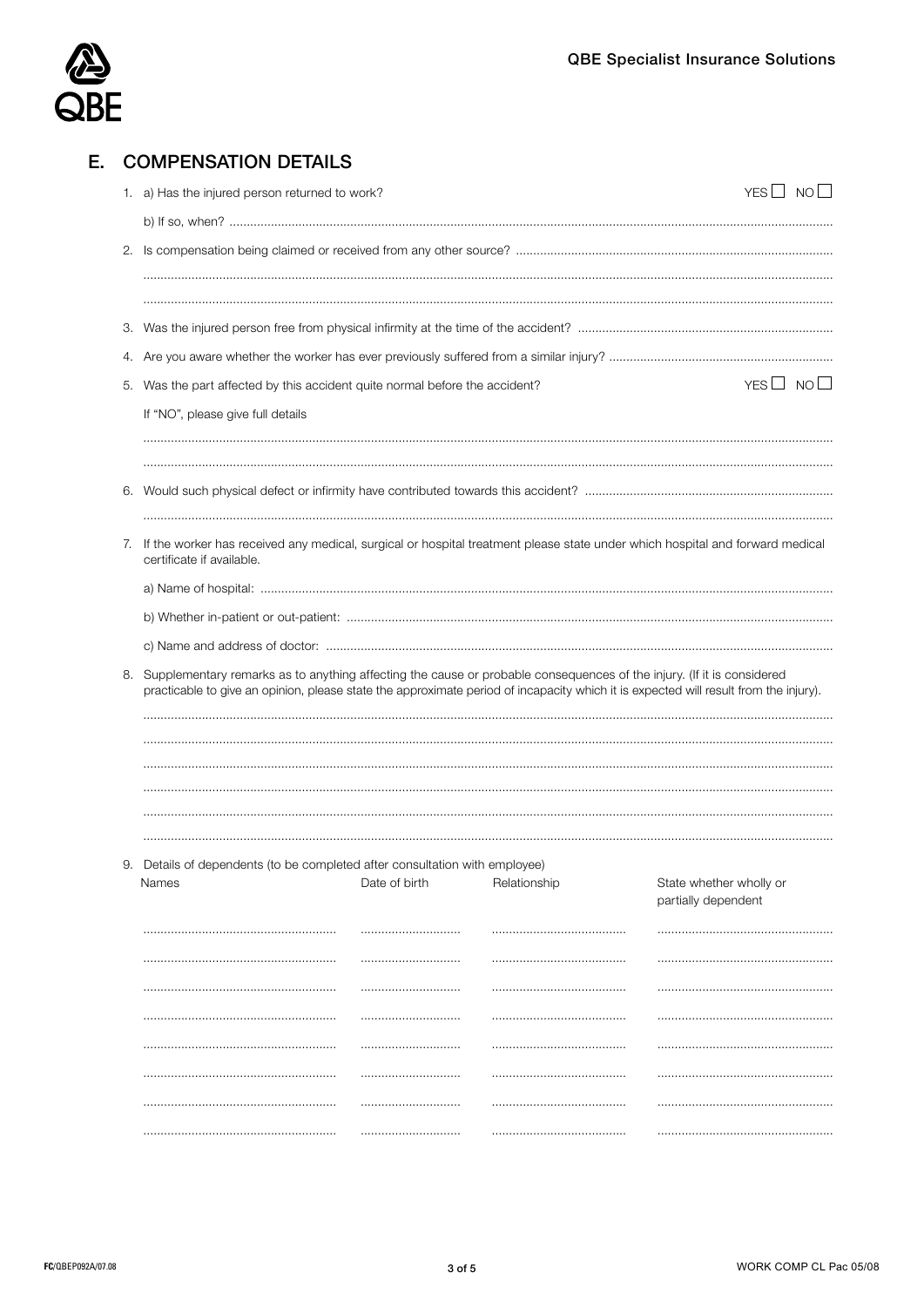## F. NOTES

1. The company will require an explanatory report in the event of:

a) The injury being caused by any defect in works, ways, machinery, or plant;

b) The violation of any statutory or other regulations by the "worker" at the time of the injury;

c) Any serious and wilful misconduct on the part of the "worker" contributing to the injury;

d) The injury having been caused by the negligence of any person other than the employer.

2. Witnesses' statements, if procurable, should be obtained and forwarded, especially:

a) If doubt exists as to the circumstances under which a reported injury occurred;

- b) In the event of hernia, sprains, strains, shock, jars and case where the injury is not apparent;
- c) Where the injuries sustained are obviously serious.

Any change in the address of an injured worker is to be immediately notified to the company.

## G. DECLARATION

I/we declare that:

- 1. The information and answers given above are correct to the best of my/our knowledge and belief.
- 2. I/we understand the claim may be refused or reduced if information is withheld.
- 3. I/we authorise QBE to disclose information contained herein to QBE's advisors, reinsurers and to other insurers. I/we authorise QBE to obtain from any other party information that is, in QBE's view relevant to this claim.

Signature of insured: ........................................................................................................................... Date:\_\_\_/ \_\_\_/\_\_\_

### Fiji

QBE Insurance (Fiji) Limited QBE Centre Victoria Parade GPO Box 101, Suva Fiji Tel: +679 331 5455 Fax: +679 330 0285 Email: info.fiji@qbe.com www.qbepacific.com

#### Papua New Guinea

QBE Insurance (PNG) Limited QBE Building Musgrave Street PO Box 814, Port Moresby Papua New Guinea Tel: +675 321 2144 Fax: +675 321 4756 Email: info.png@qbe.com www.qbepacific.com

### Solomon Islands

QBE Insurance (International) Limited Panatina Plaza Prince Philip Highway PO Box 764, Honiara, Solomon Islands Tel: +677 38884 Fax: +677 38887 Email: info.sol@qbe.com www.qbepacific.com

#### Vanuatu

QBE Insurance (Vanuatu) Limited La Casa D'Andrea Building Lini Highway PO Box 186, Port Vila Vanuatu Tel: +678 222 99 Fax: +678 232 98 Email: info.van@qbe.com www.qbepacific.com